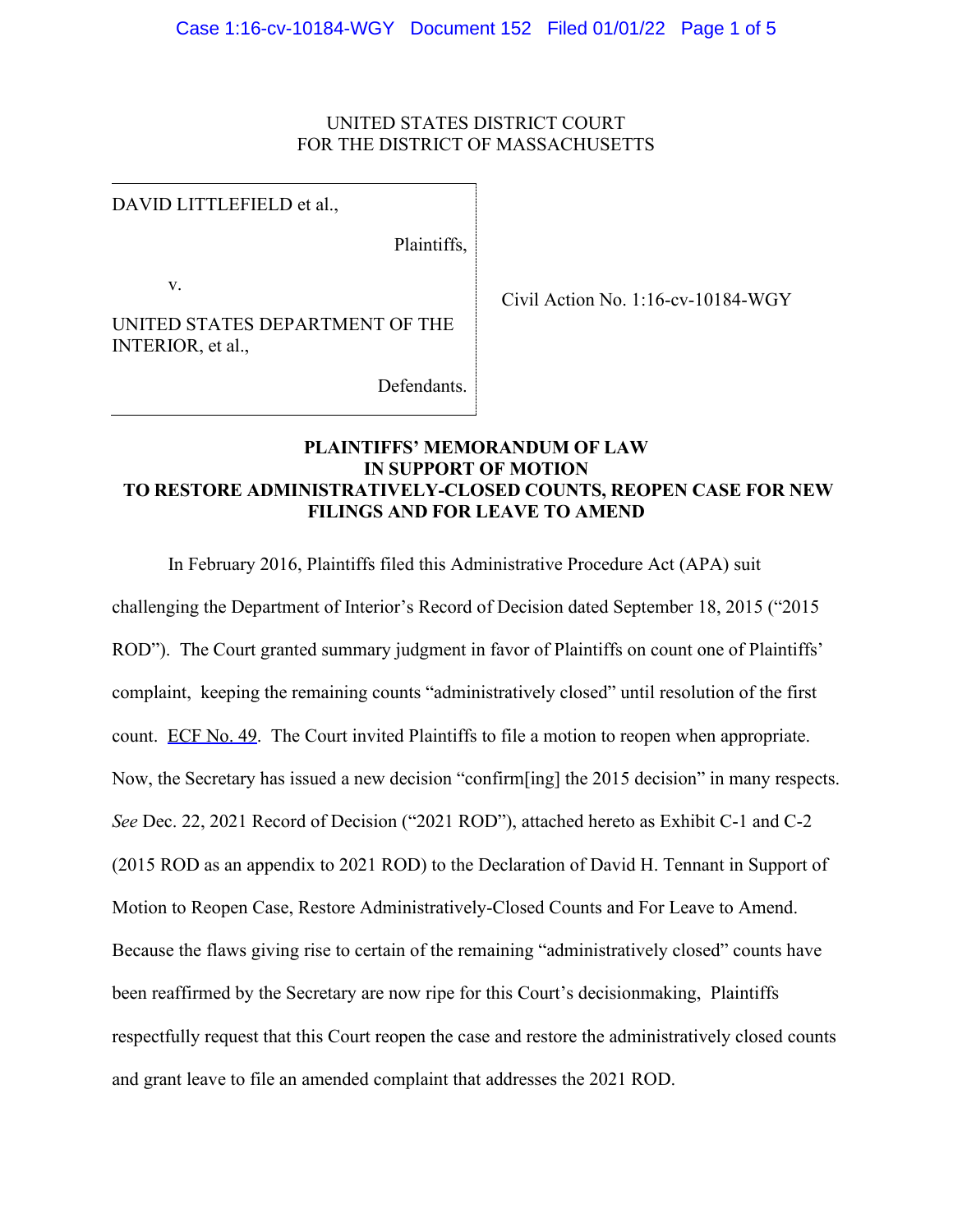#### Case 1:16-cv-10184-WGY Document 152 Filed 01/01/22 Page 2 of 5

At several points throughout this case (including after disposition), the Court made clear that Plaintiffs may seek to reopen the administratively closed counts. In its initial order administratively closing all other counts beyond the First Cause of Action, the Court stated: "All remaining counts are administratively closed. Counts to be reopened upon conclusion of proceedings on first cause of action. A motion to reopen may be filed." 6/29/2016 Minute Order, ECF No. 49. Later, during a status conference held March 29, 2018, the Court stated that Plaintiffs have a right to return to this Court: "The Courts doors are open if there is something for the Court to adjudicate." (A true and correct copy of the transcript is attached as Exhibit E to the Declaration of David H. Tennant in Support of Plaintiffs' Motion to Restore Administratively-Closed Counts, Reopen Case for New Filings and Leave to Amend, dated December 31, 2021 ("Tennant Decl.").

The time for adjudication is now. Plaintiffs respectfully request this Court to restore the administratively closed counts— specifically the Second, Third and Eighth Causes of Action<sup>1</sup> and otherwise reopen the case to permit additional filings for adjudication, including but not limited to Plaintiffs' Second Amended Complaint. Plaintiffs intend to pursue three pending causes of action challenging the 2015 ROD, which remain viable inasmuch as the 2021 ROD, expressly confirms and incorporates by reference the 2015 ROD. Tennant Decl., Exh. C-1. Plaintiffs also intend to challenge the Secretary's claimed statutory authority to take the lands into trust under the first definition of "Indian" in the Indian Reorganization Act, as set forth in the December 22, 2021 ROD. Those counts are set forth in Plaintiffs' Second Amended Complaint, attached as Exhibit E to the Tennant Declaration, as to which leave to amend is sought.

<sup>&</sup>lt;sup>1</sup>The Second Cause of Action challenges the findings that the Mashpees have an historical connection to Taunton; the Third Cause of Action challenges the finding that two physically distant parcels could be a single reservation; and the Eighth Cause of Action seeks an order compelling the removal of the land from trust.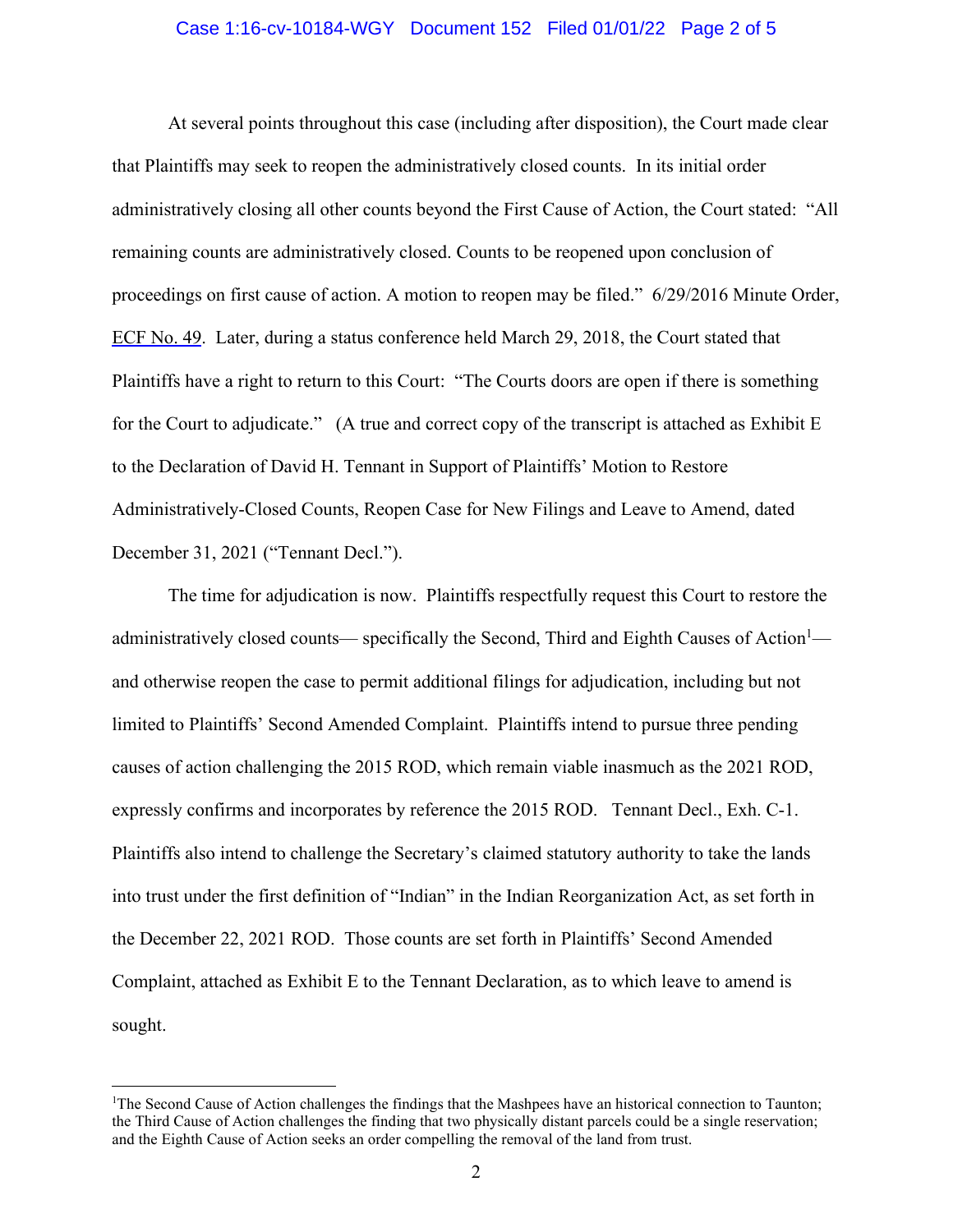#### Case 1:16-cv-10184-WGY Document 152 Filed 01/01/22 Page 3 of 5

As this Court is aware, the Secretary previously failed in this Court to ground her authority under the second definition. Tennant Decl., Exh. C-2 (2015 ROD appended to 2021 ROD). On remand from this Court, the Department of the Interior first concluded that the Mashpees were ineligible to receive trust land under the first definition. Tennant Decl.  $\parallel$  5, Exhs. A (June 19, 2017 draft ROD) and B (September 7, 2018 ROD). But most recently, with a new administration in Washington, the Secretary abruptly reversed course and determined the Mashpees qualified, despite no changes in the facts or law. Tennant Decl. ¶ 9, Exhs. C-1 and C-2.

#### **I. LEAVE TO AMEND SHOULD BE GRANTED**

Plaintiffs' Second Amended Complaint addresses the 2021 Record of Decision, which incorporates by reference and attaches as an appendix the 2015 ROD that is still before this Court. Venue is proper in this District inasmuch as the Plaintiffs reside here, the subject land is located here, and the Mashpees are based here.

Leave to amend is to be freely granted. *See U.S. ex rel. D'Agostino v. EV3, Inc.*, 802 F.3d 188, 192 (1st Cir. 2015) ("court should 'freely give' leave to amend where the interests of justice so requires"); *Nat'l Wildlife Fed. v. U.S. Army Corps of Engineers*, 2001 WL 34045735 (D. Or. Aug. 21, 2001) (granting leave to amend following issuance of agency decision on remand). Accordingly Plaintiffs respectfully request that they be permitted to file their Second Amended Complaint, which is attached as Exhibit E to the Tennant Declaration.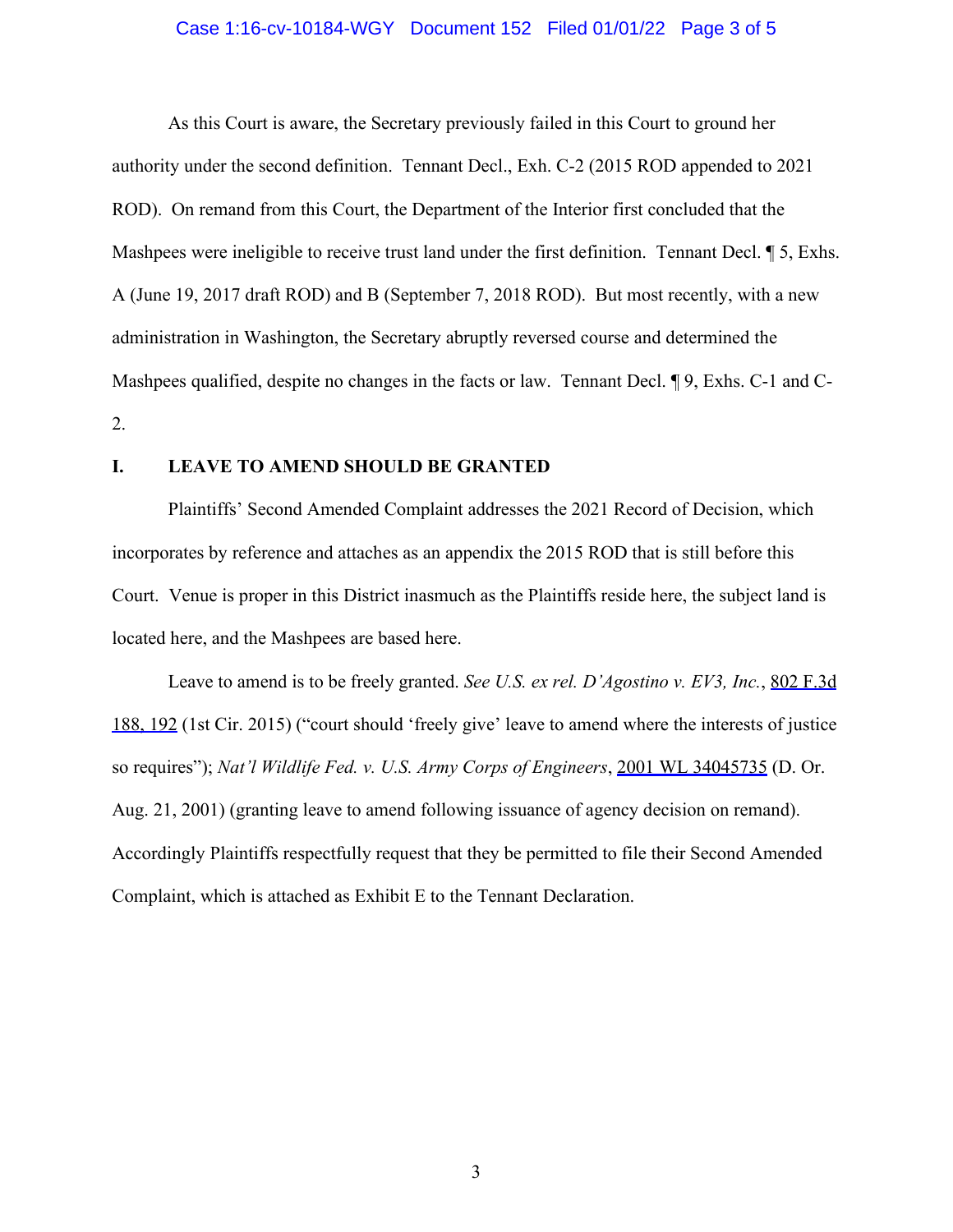Respectfully submitted,

*/s/ David H. Tennant*

David H. Tennant (pro hac vice) david.tennant@appellatezealot.com LAW OFFICE OF DAVID TENNANT PLLC 3349 Monroe Avenue, Suite 345 Rochester, New York 14618 (585) 281-6682

Roberto M. Braceras (BBO No. 68294) David J. Apfel (BBO No. 36073) GOODWIN PROCTER LLP 100 Northern Avenue Boston, MA 02210 Tel. +1 617 570 1895 Fax +1 617 321 4385 RBraceras@goodwinlaw.com DApfel@goodwinlaw.com

*Attorneys for Plaintiffs* 

Dated December 31, 2021